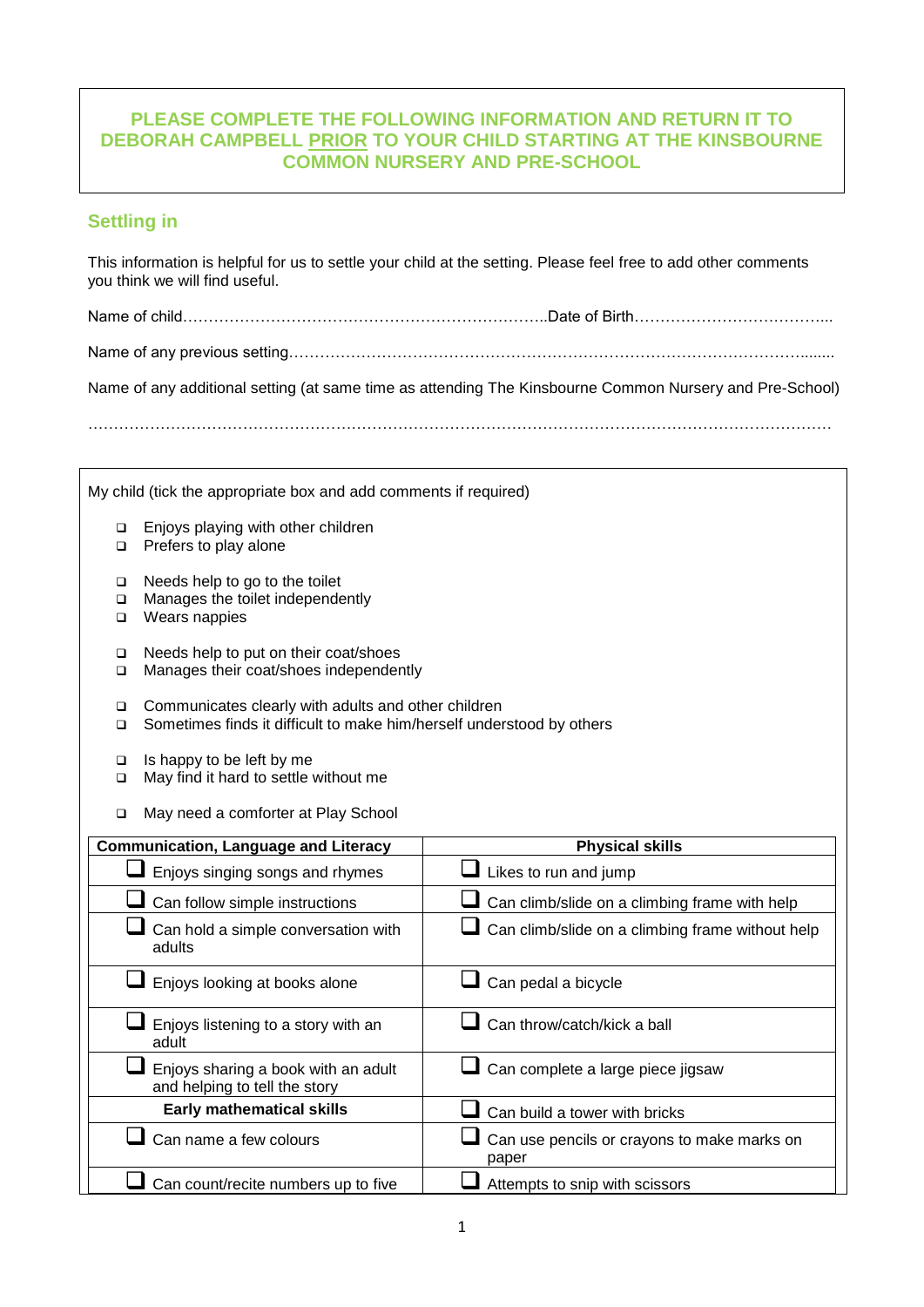|        | Right handed<br>Can do simple sorting tasks, such as<br>sorting Lego from Stickle bricks when<br>Left handed<br>tidying away.<br>Either handed |  |
|--------|------------------------------------------------------------------------------------------------------------------------------------------------|--|
|        | Do you or your child have any concerns about starting Pre-School?                                                                              |  |
|        | Things I like to do: (please fill this section in with your child)                                                                             |  |
| $\Box$ | Toys and games I like to play with:                                                                                                            |  |
| $\Box$ | Friends I like to play with:                                                                                                                   |  |
| $\Box$ | Stories and Rhymes I like to hear:                                                                                                             |  |
| $\Box$ | Clubs and activities I go to:                                                                                                                  |  |
| $\Box$ | What I like doing best is:                                                                                                                     |  |
|        | This is a photo of me:<br>(please attach a recent photo)                                                                                       |  |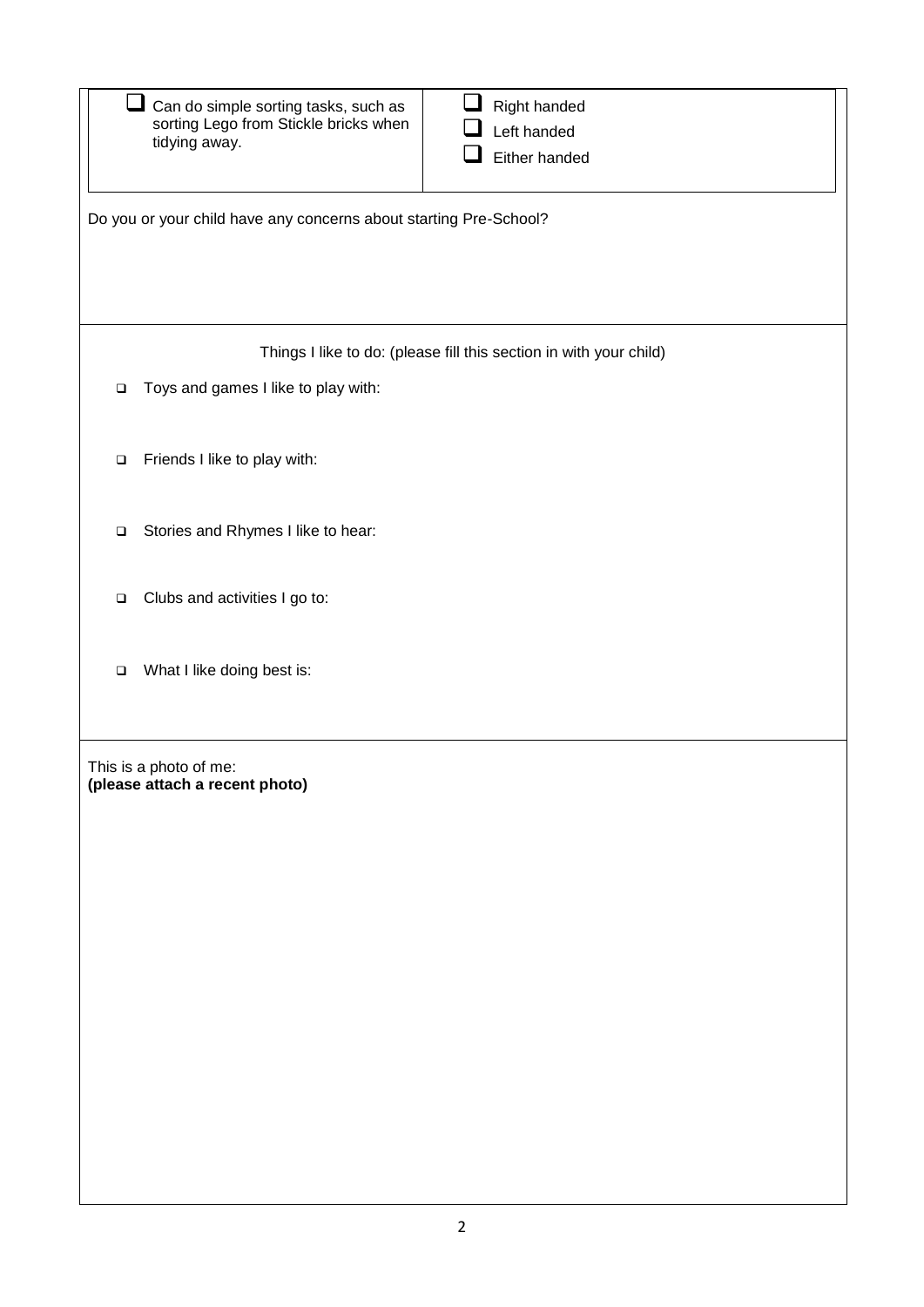# **Registration and Medical Information NHS No……………………………………………………**

| Parental responsibility Yes/No                                                                                                                                                                                         |
|------------------------------------------------------------------------------------------------------------------------------------------------------------------------------------------------------------------------|
|                                                                                                                                                                                                                        |
|                                                                                                                                                                                                                        |
|                                                                                                                                                                                                                        |
|                                                                                                                                                                                                                        |
| Parental responsibility Yes/No                                                                                                                                                                                         |
|                                                                                                                                                                                                                        |
|                                                                                                                                                                                                                        |
|                                                                                                                                                                                                                        |
|                                                                                                                                                                                                                        |
| Names of siblings (optional information for key worker)                                                                                                                                                                |
|                                                                                                                                                                                                                        |
|                                                                                                                                                                                                                        |
| Please give any relevant family background/family circumstances e.g. parental responsibility changes, other<br>important adults, absent parent etc (if preferred this can be discussed with Deborah and/or key worker) |
|                                                                                                                                                                                                                        |
|                                                                                                                                                                                                                        |
| Please state who will be the authorised person(s) to collect the child (must be over 16 yrs of age)<br>(Any additional persons will require a password as given by the nominated person(s) stated below)               |
|                                                                                                                                                                                                                        |
|                                                                                                                                                                                                                        |
|                                                                                                                                                                                                                        |

Please state in priority order who to contact and the number(s) to use in an emergency during the session: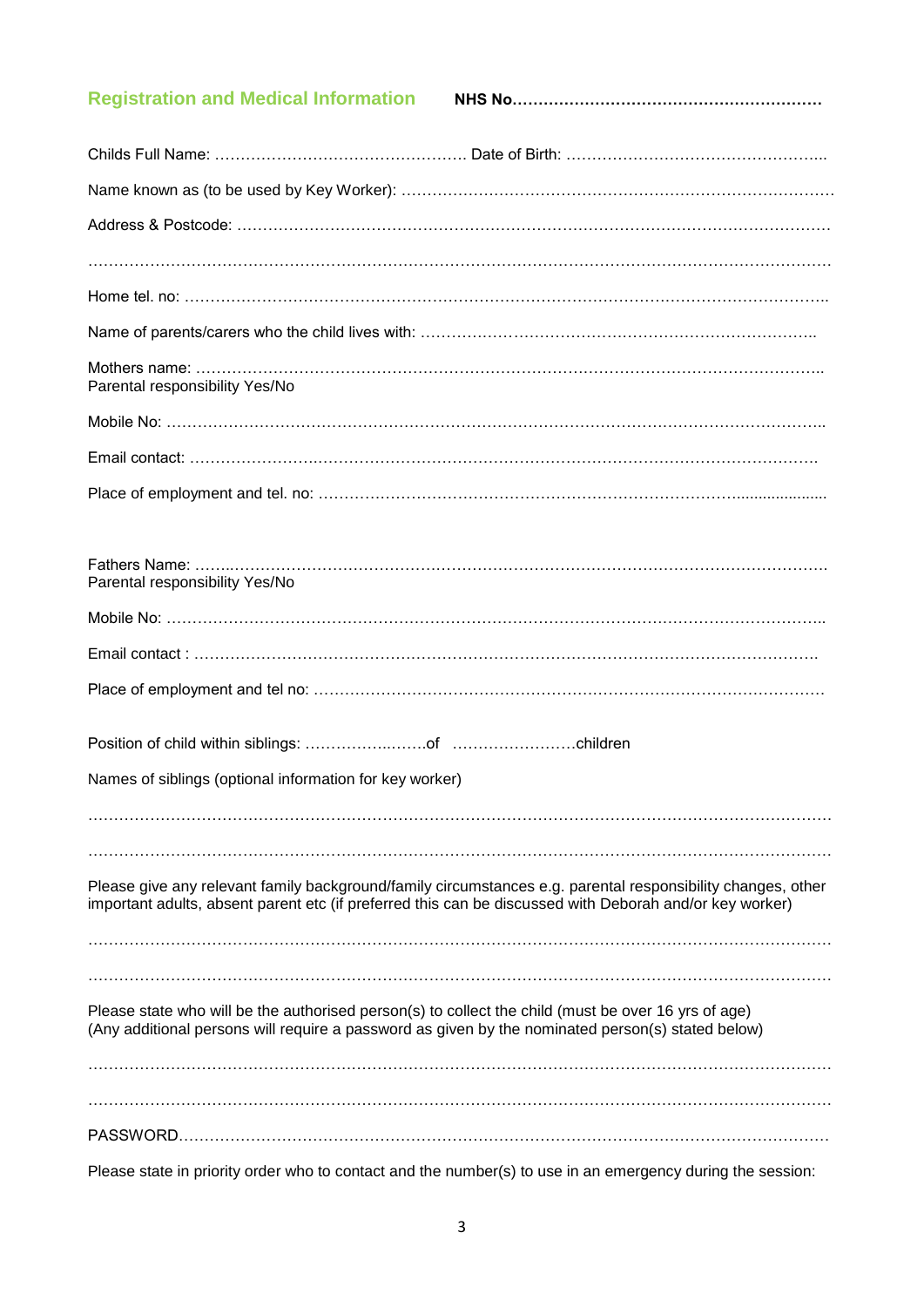| Contact 1 and telephone numbers                                                                                                                                                                                                                                                                                                                                                                                                                                                |
|--------------------------------------------------------------------------------------------------------------------------------------------------------------------------------------------------------------------------------------------------------------------------------------------------------------------------------------------------------------------------------------------------------------------------------------------------------------------------------|
|                                                                                                                                                                                                                                                                                                                                                                                                                                                                                |
| Contact 2 and telephone numbers                                                                                                                                                                                                                                                                                                                                                                                                                                                |
|                                                                                                                                                                                                                                                                                                                                                                                                                                                                                |
| Contact 3 and telephone numbers                                                                                                                                                                                                                                                                                                                                                                                                                                                |
|                                                                                                                                                                                                                                                                                                                                                                                                                                                                                |
| Name, address & telephone number of GP                                                                                                                                                                                                                                                                                                                                                                                                                                         |
| Name, address & telephone number of Health Visitor                                                                                                                                                                                                                                                                                                                                                                                                                             |
| <b>Emergency Procedure</b><br>Should an accident occur and/ or a child needs to be taken to hospital the parents and primary carers would<br>be contacted. This form would accompany the child to Hospital so it is important that as much relevant<br>medical history is included. If the Leader needs advice in the event of being unable to contact the parents<br>and primary carer the family's G.P would be contacted.                                                   |
| I give permission for my child to be taken by ambulance to be treated in Hospital during my absence if<br>necessary.                                                                                                                                                                                                                                                                                                                                                           |
|                                                                                                                                                                                                                                                                                                                                                                                                                                                                                |
| <b>Minor accidents/incidents during Nursery</b><br>If your child has received a bump or injury at home, please mention this to the Leader on arrival. This will be<br>recorded in the Accident file so that the Supervisor knows it didn't happen at the setting. If a bump or injury<br>occurs during Playschool a sterile gauze pad is usually applied. A hypoallergenic plaster / micropore is useful<br>to keep out dirt and may be used unless you have stated otherwise. |
| I give permission for my child to be given a hypoallergenic plaster or micropore if necessary.                                                                                                                                                                                                                                                                                                                                                                                 |
|                                                                                                                                                                                                                                                                                                                                                                                                                                                                                |
| <b>Allergies</b><br>Is your child allergic to any foods or have any special dietary requirements?<br>Yes $\Box$<br>No <sub>1</sub>                                                                                                                                                                                                                                                                                                                                             |
|                                                                                                                                                                                                                                                                                                                                                                                                                                                                                |

Does your child have any other allergies? <br>
Ves □ No □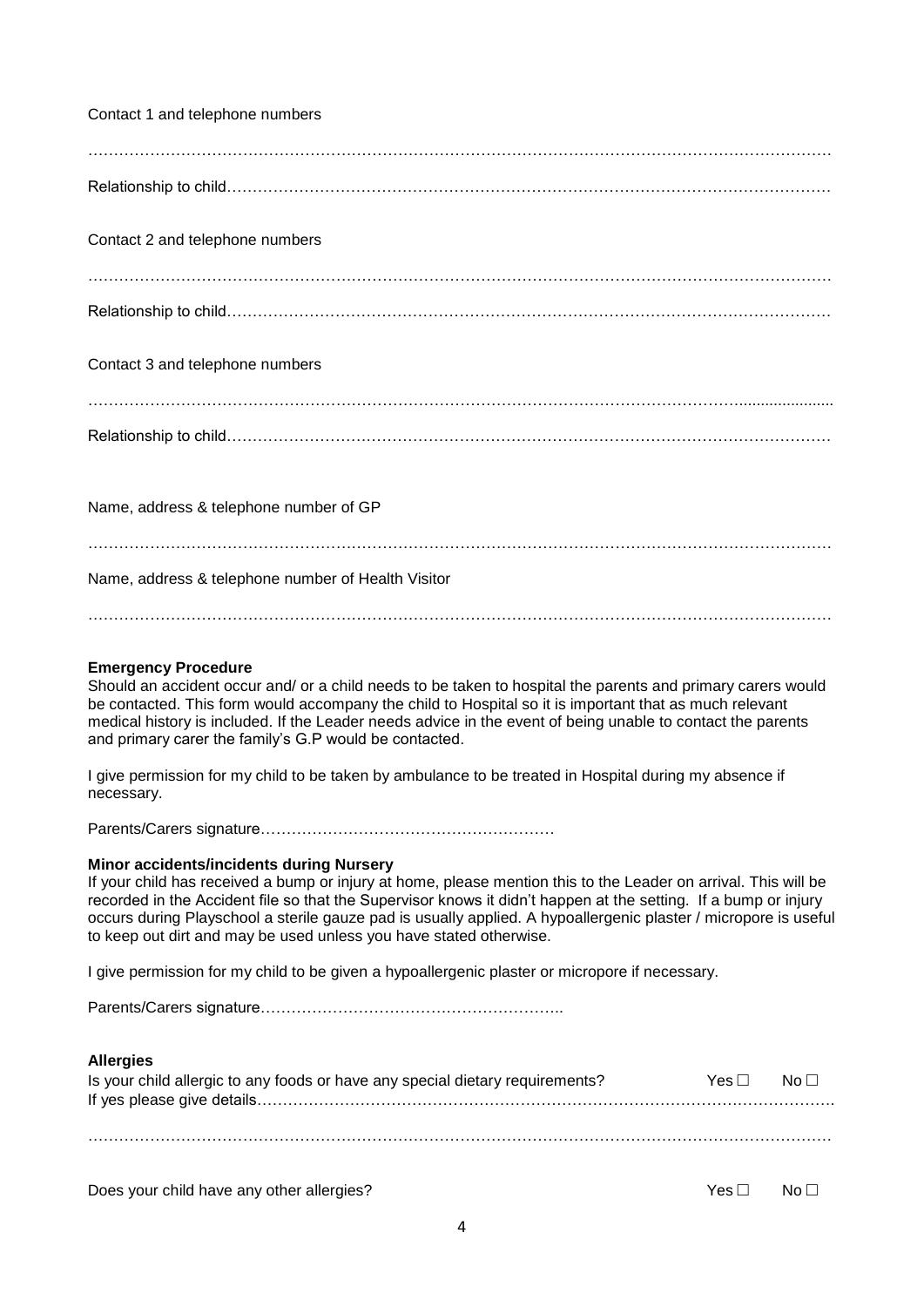If yes please give details Please tick if your child has been inoculated for the following and include dates: **Vaccinations** Diphtheria, Tetanus, Whooping cough…………………………………………… Date………………. Hib…………………………………………………………………………………… Date………………. Poliomyelitis…………………………………………………………………………… Date………………. Men C…………………………………………………………………………………… Date………………. Measles, Mumps, Rubella……………………………………………………………… Date………………. If you have decided against any inoculations for medical reasons, please state reason: ……………………………………………………………………………………………………………………………… Is there any medical condition or medical history that is relevant to attending the setting or to an accident if one should occur e.g. asthma, fits etc? Yes  $\Box$  No  $\Box$ If yes please give details ………………………………………………………………………………………………………………… ………………………………………………………………………………………………………………… *Please complete the following section if your child is on any medication programme all the time and will require administration of this medicine by a member of staff ( training will be given to the members of staff if required)* I give permission for the Leader of the session to give ………………………. (childs name) the following dosage of medicine………………………………………..……………(amount, name of drug and frequency) Parent signature………………………………………………………………………………………………………… Does your child have any special needs or disabilities? Yes □ No □ If yes please give details and indicate what support will be required at the nursery. ………………………………………………………………………………………………………………… …………………………………………………………………………………………………………………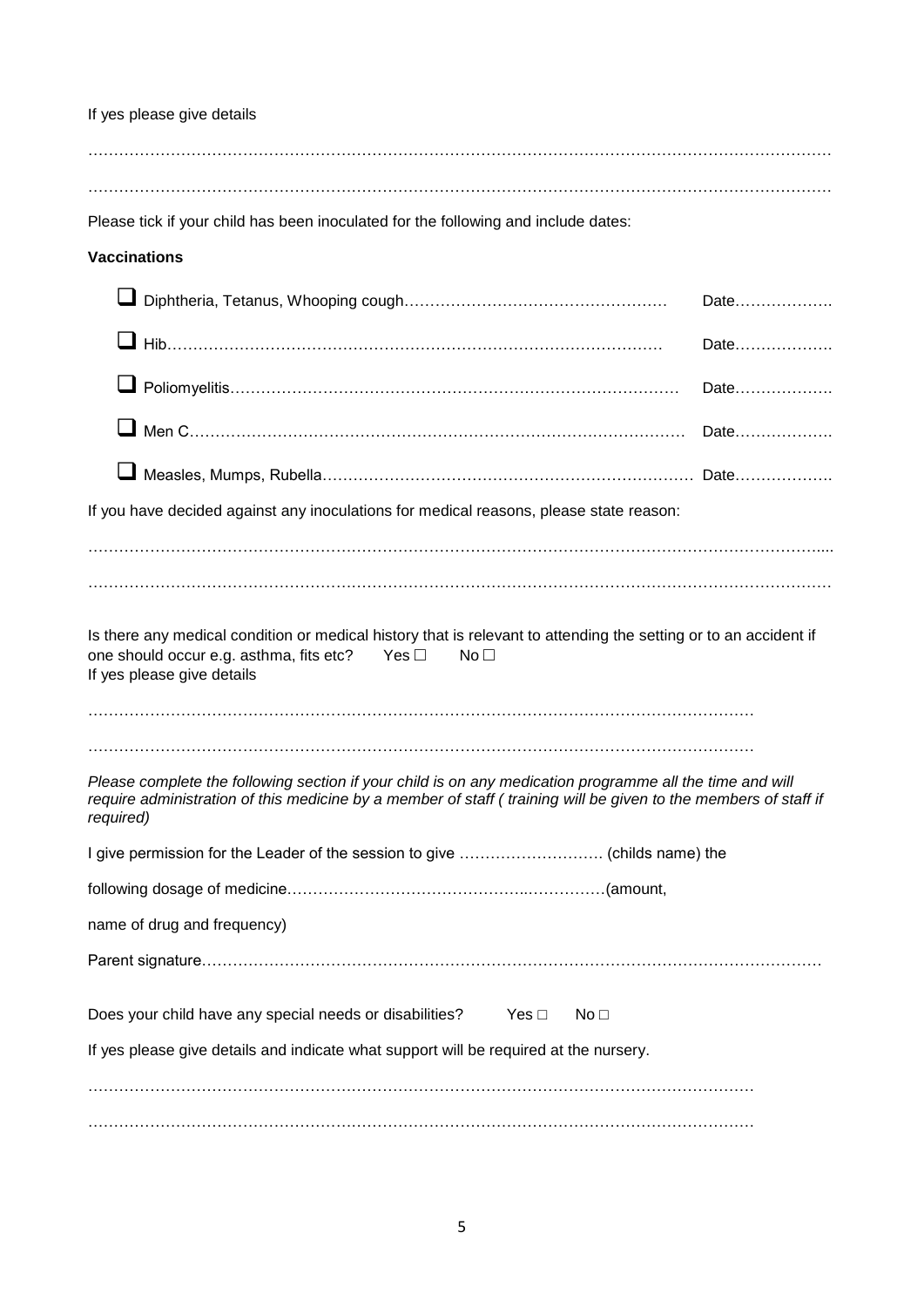It would also be useful to supply details of any other outside agencies / professionals / social workers involved with your child if applicable and the reasons for their involvement. ……………………………………………………………………………………………………………………………… …………………………………………………………………………………………….................................................... **Religion** What is the main religion in your family? ……………………………………………………………………………………………………………………………… What is your child's cultural background? ……………………………………………………………………………………………………………………………… At our setting, we celebrate Birthday, Christmas and Easter as a group. If you have any festivals or events you would like your child to celebrate please do let us know or supply details below and the key worker will discuss with you in more detail. ……………………………………………………………………………………………………………………………… What is the main language spoken at home? ………………………………………………………………………………………………………………… If your child does not speak English at home please supply more details about their first language and if they speak English in any other environment. ………………………………………………………………………………………………………………… …………………………………………………………………………………………………………………

#### **Photographs, observations, developmental records and outings**

At our setting, we are continually trying to improve and update our record keeping. Our curriculum is based around the Government's Early Years Foundation Stage and is therefore aimed at achieving the children's overall development. Throughout your child's time at our setting, their key worker will observe them in different situations and activities gaining a better picture of their development. It is very important to us that you as parents feel that you can contribute and that The Kinsbourne Common Nursery and Pre-School Team respects your views so feel free to talk to your child's key worker if you have any comments or concerns about your child. We put these observations in their 'Learning Journals' along with photographs we take during the year. Occasionally, key workers may need to take their respective key worker child's Learning Journal home to add observations and assessments.

We also like to include short outings to enhance the curriculum learning such as a trip to the post box or the local Common.

Our governing body Ofsted requires us to have written permission for records to be kept for each individual child and the taking of photographs and to enable your child to go on outings. These records are kept in a locked filing cabinet and will only be shared with relevant team members, any outside professionals and the child's parent. When it is necessary to take a learning journal home, they will be kept in a safe place, out of public view and will be brought back to The Kinsbourne Common Nursery and Pre-School.

Please indicate below if you a) give permission for records to be kept b) give permission for taking Learning Journals home for staff to update their records and c) give permission for your child to go on short local outings.

I give permission for photographs to be taken, observations, and development records to be kept on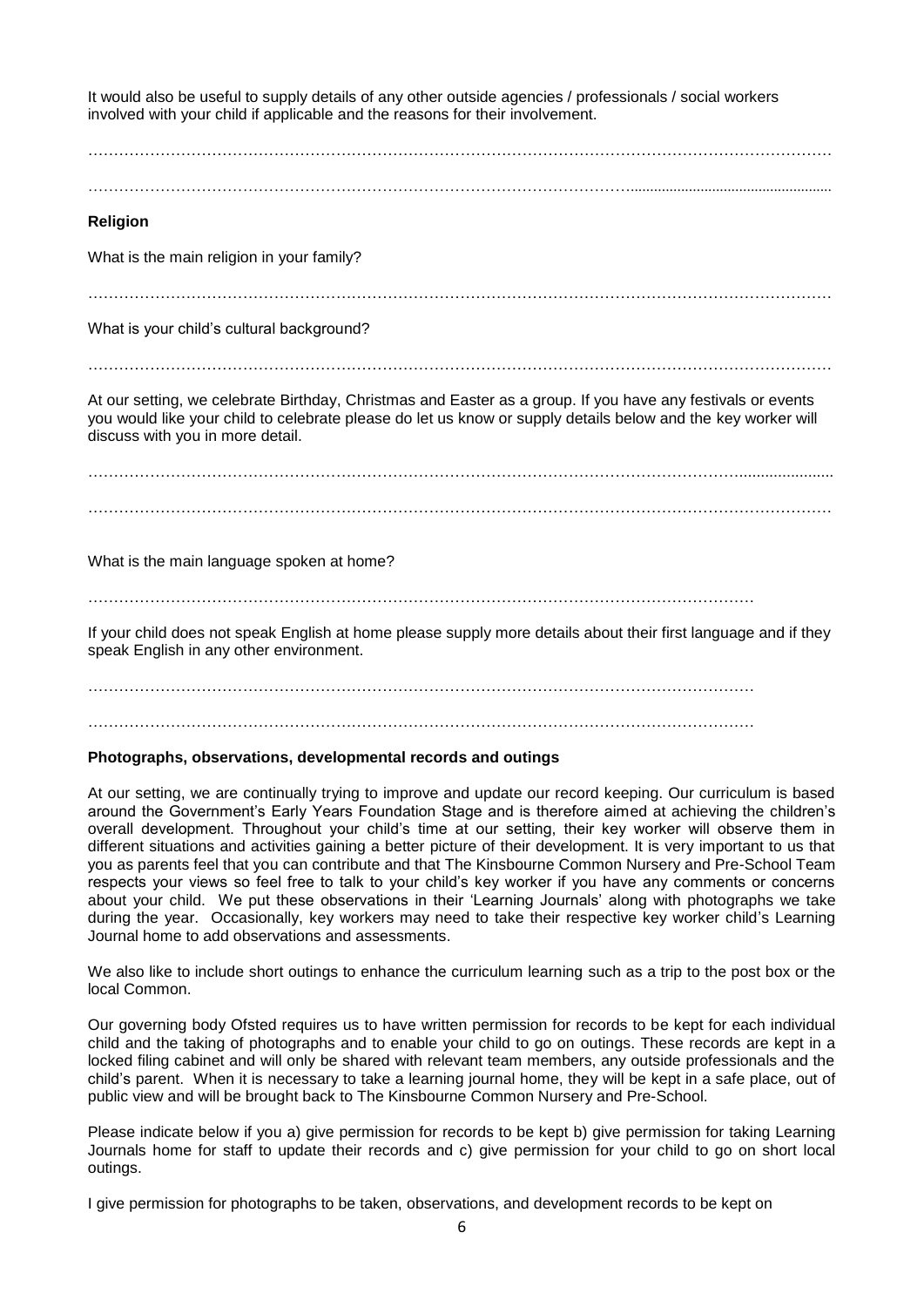………………..………………………………… (Name of child) during their time at The Kinsbourne Common

Nursery and Pre-School Parents signature…………………………………………………………

When necessary, I give permission for a key worker to take the Learning Journal home belonging to

............................................................................................ (Name of child) in order to add photographs,

observations and assessments relating to their time at The Kinsbourne Common Nursery and Pre-School.

Parents signature…………………………………………………………

I give permission for ……………………………………… (Name of child) to attend a local outing

during their time at The Kinsbourne Common Nursery and Pre-School

Parents signature…………………………………………………………………………………………………………

**NB: With your permission, photographs of children and staff carrying out general nursery activities may be uploaded onto our website. This may also include special events or trips. If you are not happy for us to do this, please let us know by circling:**

#### **'NO'.**

#### **Home-School Agreement**

This agreement is to strengthen the partnership between home and The Kinsbourne Common Nursery and Pre-School.

The Kinsbourne Common Nursery and Pre-School aims to:

- enhance the development and education of children under statutory school age in a parent-involving community based group
- encourage our children to develop attitudes of consideration and respect towards others
- provide a safe, secure and stimulating environment
- To teach children basic Christian values

In order to achieve our aims we will offer your child:

- An individual tailored curriculum leading to approved learning goals supported by close observations made with your child
- Individual care and attention made possible by a high ratio of adults to children
- Work towards each child's best achievement and the development of their full potential
- Create an atmosphere that promotes the child's self-confidence and independence
- Fun and friendship with other children and adults
- The support of a personal key worker
- Always follow our policies on equal opportunities for all: regardless of gender, race, special need or family background
- Listen to and respect the views of all parents and hold any information given in confidence

Parents will support their child by:

- Taking an interest in their child's learning
- Reading and agreeing to abide by the setting's policies and procedures
- Communicating with the staff about any changes at home which might affect their child's learning or behaviour

**How did you hear about us? .......................................................................................................................... (eg Google search/Nursery Website, Magazine - name of magazine would be useful, Friend etc)**

Signed…………………………………..Leader Date………………..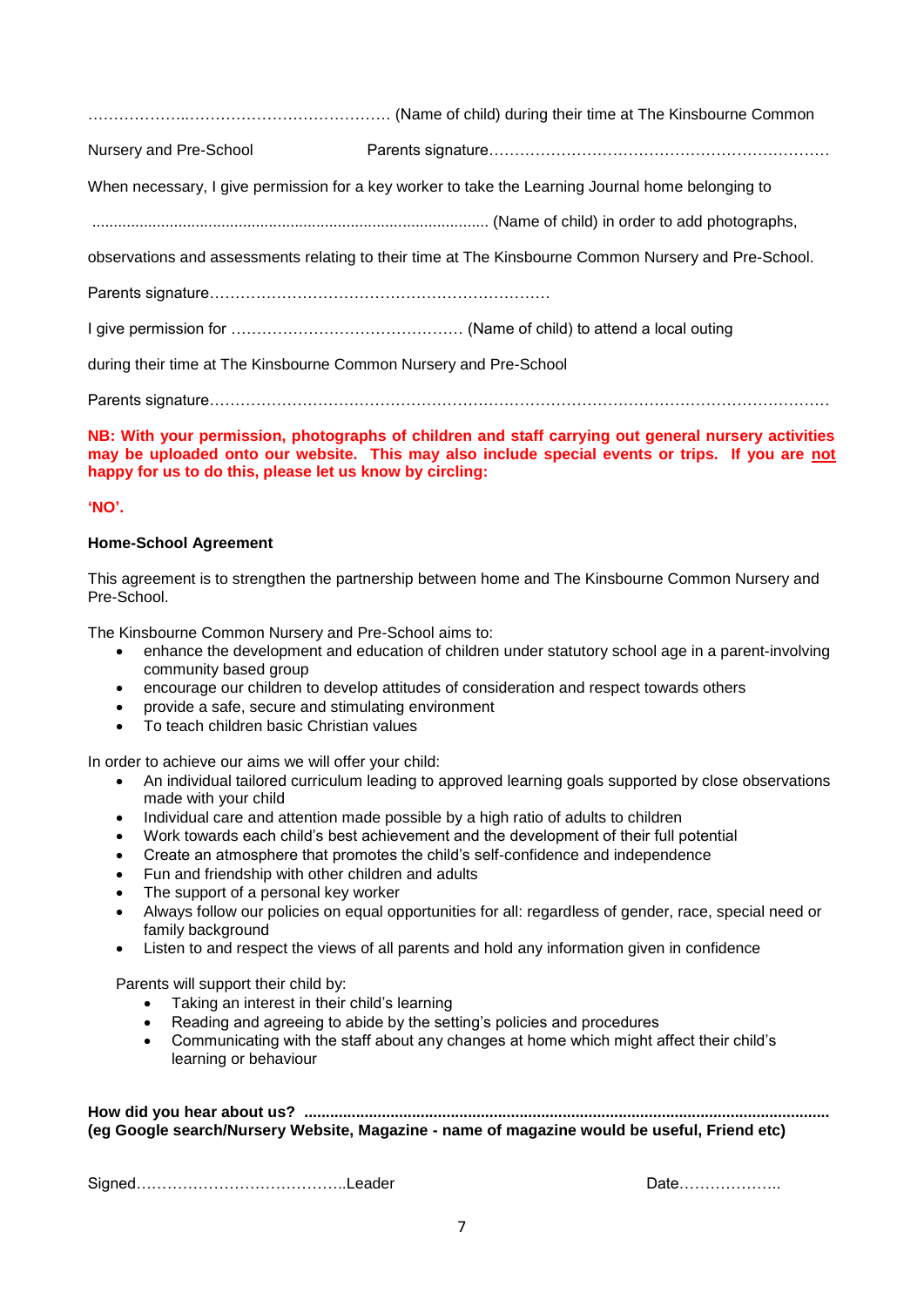#### **Thank you for completing all the paperwork. If you have any queries please do not hesitate to contact Deborah or Anna at The Kinsbourne Common Nursery and Pre-School.**

#### **We look forward to welcoming your child and their family to our setting.**

**Please ensure that all clothes and school bags are labelled clearly with your child's name. Please also ensure that we have at least two changes of clothes and that spare nappies are provided for children who are not potty trained (kept in their school bag).**

**If your child is potty training at home and you would like us to help with this, can you please ensure your child is in pull up nappies (pampers or any other normal supermarket pull up). However, please do not use the 'Huggies training pants' which have blue cars or pink princess images as these are not absorbent and will only hold one accidental wee!! Please also provide spare pull ups for your child should they be potty training.**

**If you are in doubt, please do speak with Deb.**

## **OFFICE USE**

#### **To be completed by the Key Person/Leader**

Date starting at Nursery: Days and times of attendance Inc. Lunch Club if applicable Are any fees payable? If so, note here Name of key person Name of back up key person Has the settling-in process been agreed? If so, detail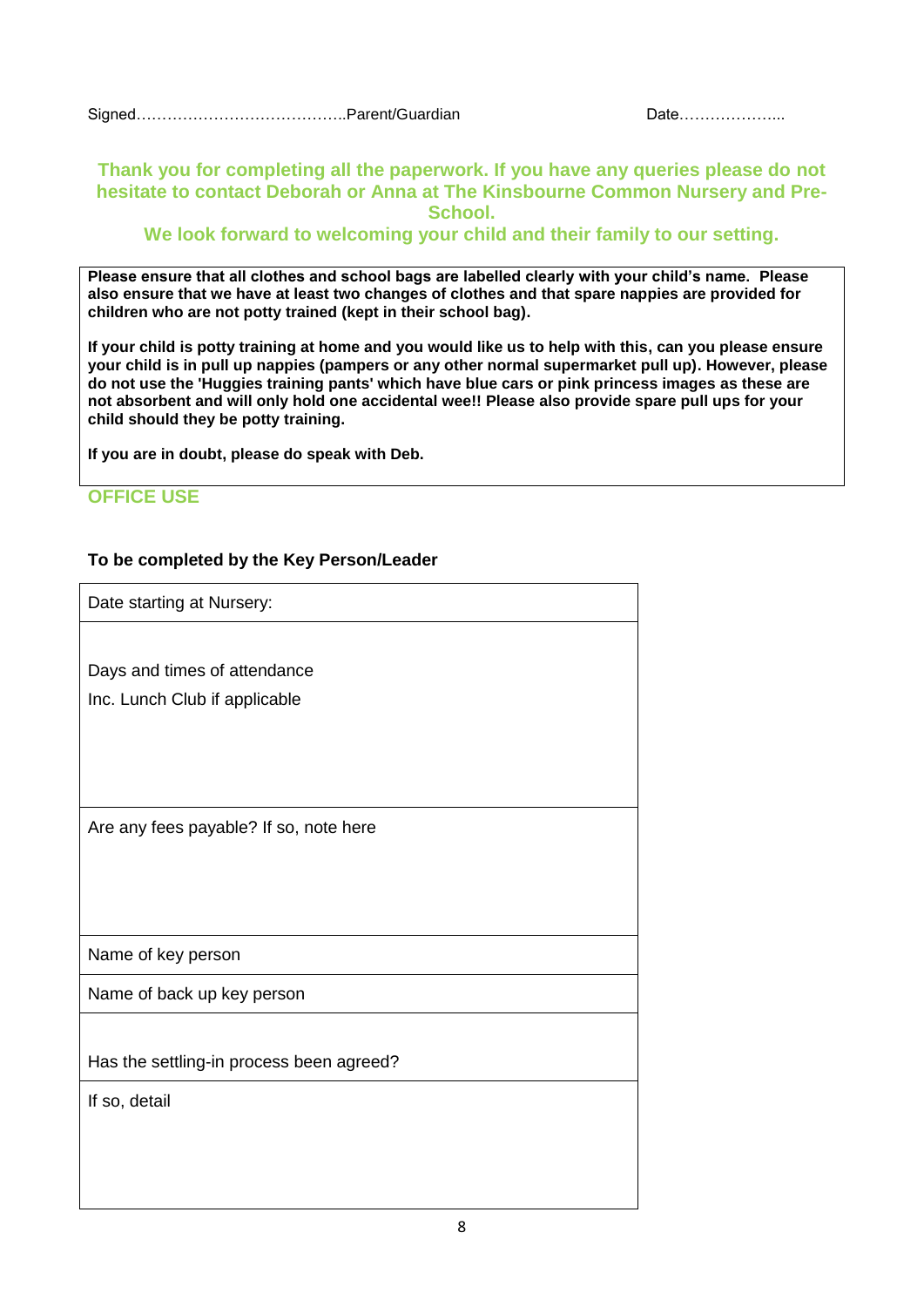| Signed by:<br>Parent /Carer |  |
|-----------------------------|--|
| Key person                  |  |
| Date                        |  |

# **Equalities monitoring form – to be completed by The Kinsbourne Common Nursery & Pre School**

Ethnicity, where collected, should be recorded according to the following categories:

## **White – British**

- $=$  Irish
- **Traveller of Irish Heritage**
- Gypsy/Roma
- **Any other white background**

## **Mixed – White and Black Caribbean**

- White and Black African
- White and Asian
- **Any other mixed background**

# **Asian or Asian British**

- $\blacksquare$  Indian
- Pakistani
- Bangladeshi
- **Any other Asian background**

#### **Black or Black British**

- Caribbean
- African
- **Any other Black background**